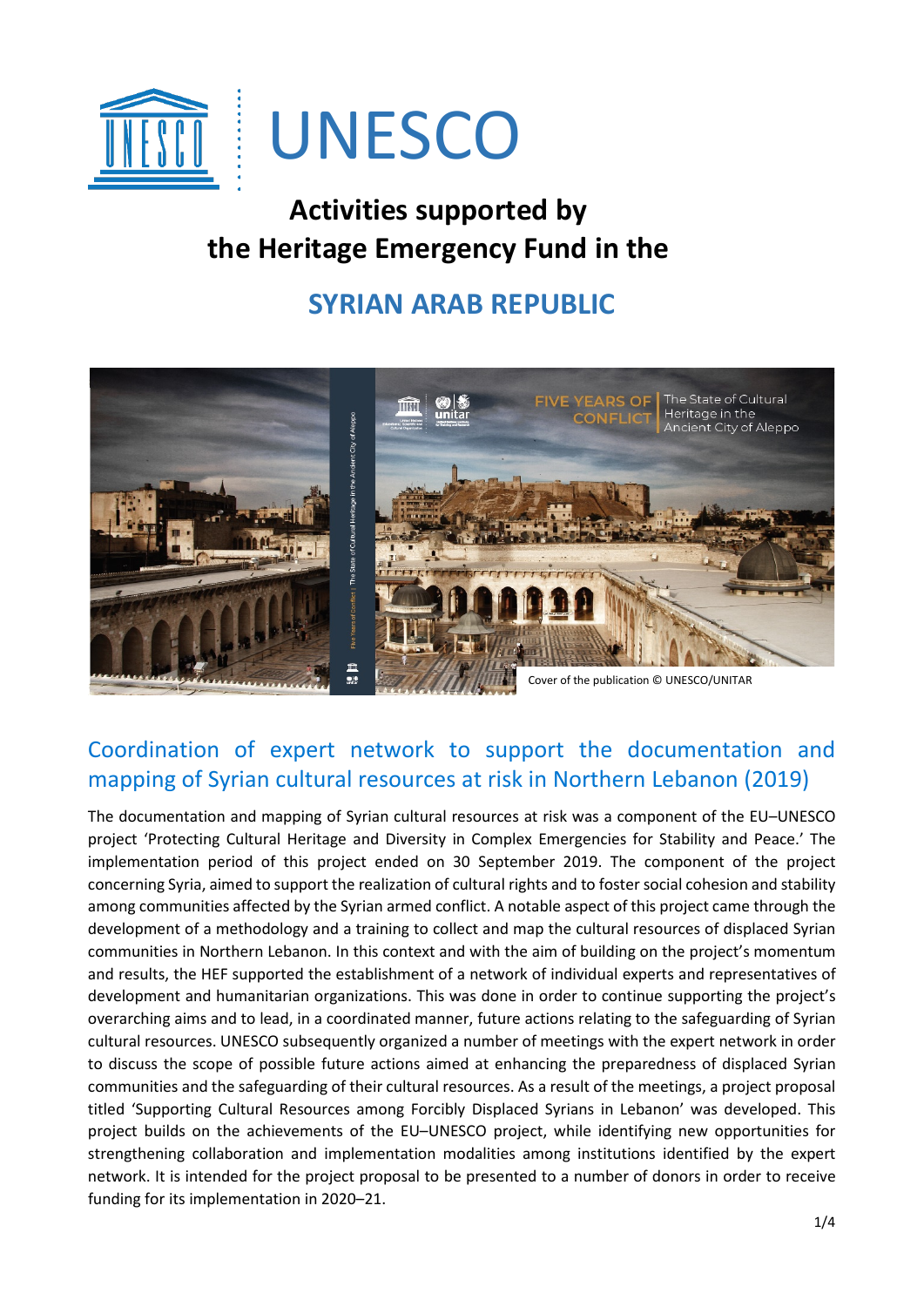## Publication "Five years of conflict: The state of cultural heritage in the Ancient City of Aleppo" (2018-2019)

UNESCO and the Operational Satellite Applications Programme (UNOSAT) of the United Nations Institute for Training and Research (UNITAR) published 'Five Years of Conflict: The State of Cultural Heritage in the Ancient City of Aleppo' in English in 2018, as well as in French and Arabic in 2019. The assessment draws on satellite imagery to provide the first detailed account of the devastation wrought on the World Heritage property "Ancient City of Aleppo" in the wake of years of armed conflict. Using satellite images and applying a scientific methodology, UNESCO's cultural heritage experts worked closely with imagery analysts from UNITAR-UNOSAT, as well as historians, architects and archaeologists, to assess and analyze damage to the city, notably in terms of the historical losses the damage represents. Produced with the support of the Heritage Emergency Fund and in partnership with Endangered Archaeology in the Middle East & North Africa (EAMENA), the publication assessed a total of 518 sites for damage, including the Citadel and the city's Great Mosque (Omayyad Mosque) and provides a solid technical basis for the future planning of rehabilitation works, including in the framework of UN-led efforts. The publication, co-funded by the Ministry of Foreign Affairs of Norway, shows that more than 10 percent of the historic buildings of Aleppo have been destroyed, while over 50 percent of all buildings assessed showed severe to moderate damage. The Heritage Emergency Fund also supported the organization of a side event at the 41st session of the World Heritage Committee in Krakow (Poland) in 2017, which raised awareness of the damage to the Ancient City of Aleppo, as well as on the potential of new technologies for the safeguarding of cultural heritage. The Ancient City of Aleppo served as a case study, and elements of the report were presented, including 3D models of cultural assets of the city, as well as data storage and management solutions proposed by EAMENA.

#### Training to counter antiquities trafficking in the Mashreq (2018)

To counter the phenomenon of illicit trafficking of antiquities and to protect cultural heritage, UNESCO organized the training workshop "Countering Antiquities Trafficking in the Mashreq – A training programme for specialists working to deter cultural property theft and the illicit trafficking of antiquities", from 16 to 20 April 2018, in Beirut (Lebanon). With the support of the Heritage Emergency Fund, the programme aimed at providing governmental authorities, art professionals, academics and decision-makers who work in fragile countries affected by cultural property theft and illicit trafficking of antiquities, with professional skills to counter such phenomena. 31 professionals from Iraq, Jordan, Lebanon, Syrian Arab Republic and Turkey, including 11 women, benefitted from the training. The 5-day training, animated by experts from the International Institute for the Unification of Private Law (UNIDROIT), INTERPOL, the International Council Of Museums (ICOM), the United Nations Office on Drugs and Crime (UNODC) as well as the Association for Research into Crimes against Art (ARCA), was structured around four modules, each designed to address issues of common concern in affected source and transit countries.

#### Monitoring of the state of cultural heritage via satellite imagery (2017- 2018)

In the framework of the Memorandum of Understanding signed between UNESCO and UNITAR-UNOSAT in 2016, the Heritage Emergency Fund continued to support the emergency monitoring via satellite imagery of cultural heritage sites. In this context, in 2017 and 2018, satellite imagery was received and analyzed for four cultural properties in the Syrian Arab Republic: the Tetrapylon and Roman amphitheatre at the World Heritage property "Site of Palmyra", the World Heritage property "Ancient Villages of Northern Syria", the archaeological site of Mari, on the country's Tentative List, and the archaeological site of Ain Dara.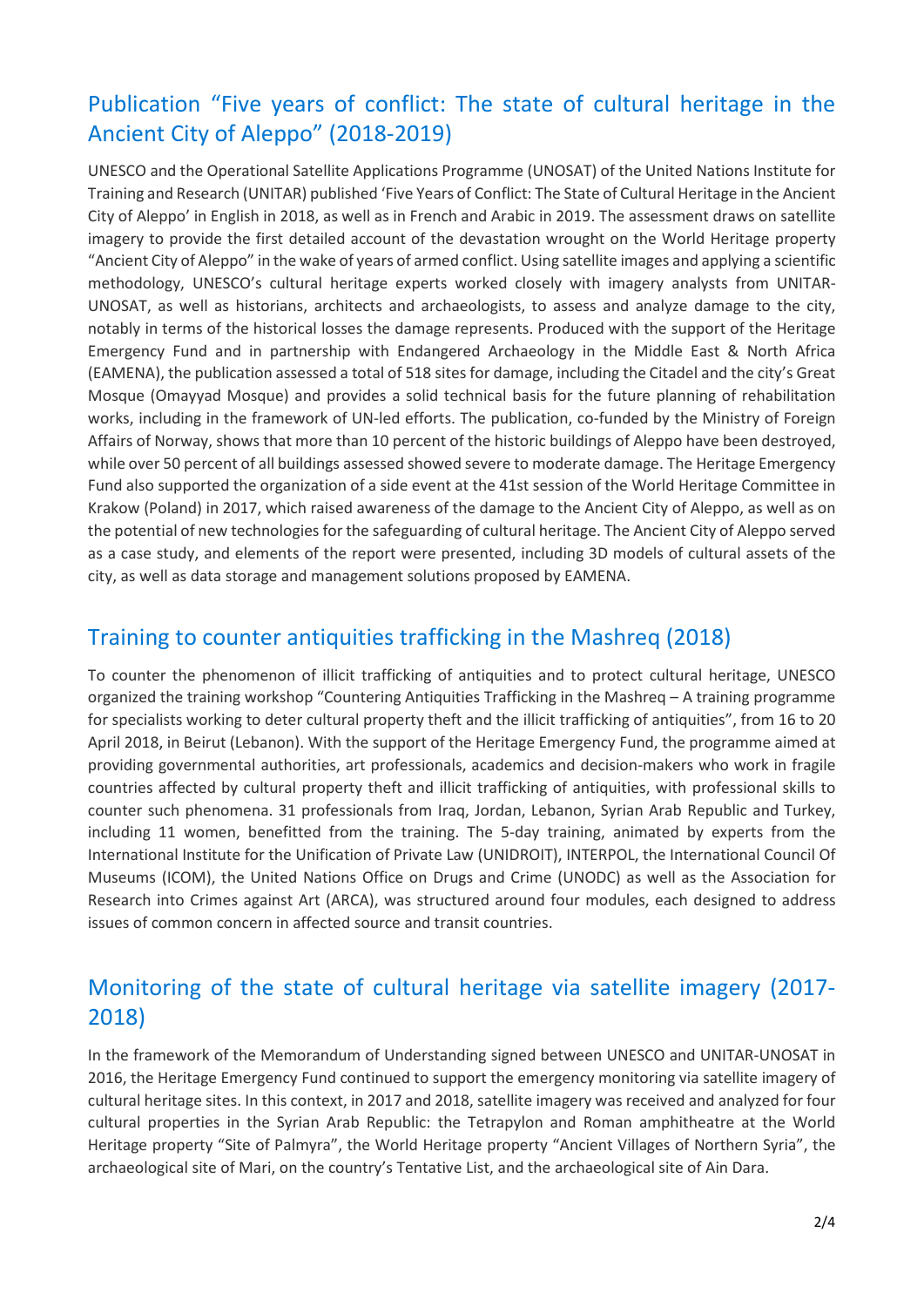## Support to the coordination and planning of emergency interventions in Aleppo (2017-2018)

In line with the needs prioritized at the Technical Coordination Meeting for Aleppo in 2017 and in the resulting Action Plan, the Heritage Emergency continued to support in 2018 on-site monitoring, coordination and planning of emergency interventions and first rehabilitation measures, through the Programme Coordination staff based in the city. In doing so, UNESCO increased its response capacity and its ability to better assume its leading role in the coordination of efforts in the Ancient City of Aleppo by appointing a dedicated staff member to liaise with local, national and international stakeholders. Monthly reports provided detailed information on the state of conservation of the World Heritage properties in Syria. The Heritage Emergency Fund supported a fact-finding mission to Damascus, Syrian Arab Republic, by the UNESCO Programme Specialist for Syria. The mission, undertaken from 3 to 6 September 2018, allowed identifying priority areas for the cultural sector in Syria.

#### Coordination of the follow-up to UN Security Council Resolutions 2199 and 2253 (2016 and 2018)

In 2016, a UNESCO Focal Point was supported by the Heritage Emergency Fund to ensure the follow-up of UN Security Council Resolutions 2199 (February 2015) and 2253 (December 2015), concerning a world-wide moratorium on the trade in artefacts of illicit origin from Syria and Iraq. Its purpose also was to provide advice and support to Member States on other issues related to the prevention of illicit trafficking of cultural property from these countries. In 2018, the Heritage Emergency Fund enabled UNESCO to proceed to an analytical assessment of reports from Members States on their implementation of Resolution 2199. These reports revealed the most commonly used trafficking routes and contributed to the establishment of a list of seized artefacts originating in Syria, Iraq, Libya and Yemen.

#### Emergency consolidation works on the bridge leading to the citadel of Aleppo (2017)

Following extensive clashes within the city, the World Heritage property "Ancient City of Aleppo" sustained severe destruction that left large parts, including the Citadel, heavily damaged. In particular, the 13th century external gate of the Aleppo Citadel, as well as the 700-year-old wooden door, sustained severe damage. In the context of the priority of interventions in the Ancient City of Aleppo identified in the framework of the damage assessment carried out on behalf of the Syrian Directorate General of Antiquities and Museums (DGAM) between May and September 2017, the Heritage Emergency Fund supported emergency consolidation works at the entrance and bridge leading to the Citadel of Aleppo. The consolidation project was initiated on 25 September 2017 and completed on 10 December 2017.

#### Damage assessment mission to the World Heritage property of the Ancient City of Aleppo (2017)

With the support of the Heritage Emergency Fund, and on behalf of the Syrian Directorate General of Antiquities and Museums (DGAM), staff from Aleppo Antiquities Museums (AAM) mapped damage to the built cultural heritage in the Ancient City of Aleppo from 26 May to 7 September 2017, with a view to ensuring that future rehabilitation work is compliant with antiquities legislation, regulations and standards. In addition, the intervention allowed for the management of debris and the prioritization of needs for rapid interventions. The team took the necessary measures on the ground, in coordination with the Municipality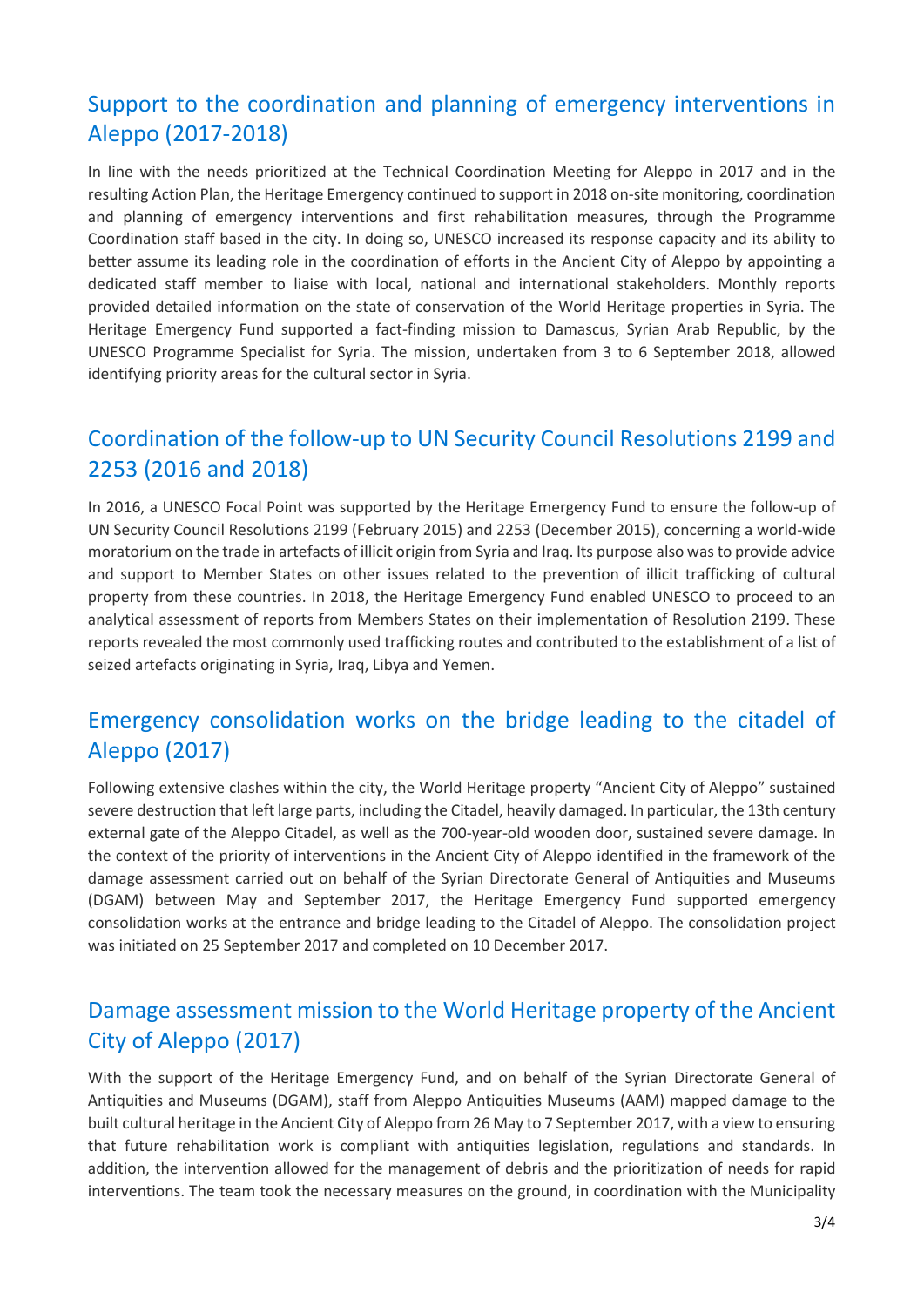of Aleppo, to manage debris not containing archaeological elements in order to clear the streets leading to the Umayyad Mosque and the Aleppo Citadel. Moreover, damage to 170 public historic buildings was assessed in view of their restoration, while valuable fragments of stonework were stored in safe locations.

## Technical coordination meeting and Stakeholders meeting for the Ancient City of Aleppo (2017)

Following the improvement of security conditions in the city, the Heritage Emergency Fund supported the organization of a technical coordination meeting with key representatives of international and national stakeholders involved in the documentation, protection, conservation of, and strategic planning for the World Heritage property "Ancient City of Aleppo". The Technical coordination meeting, held in Beirut, Lebanon from 1 to 3 March 2017 brought together more than 50 participants, including representatives of the DGAM, the Aleppo City Council, the Ministry of Tourism, the Directorate of the Aleppo Awqaf (Ministry of Religious Endowments), NGOs and universities. Participants mapped ongoing initiatives, plans and mechanisms, as well as coordination mechanisms at the international and national levels, defined technical guidelines and identified short, medium and long term technical assistance needs for the recovery plans of the World Heritage property "Ancient City of Aleppo". The meeting also resulted in the drafting of an Action Plan outlining the most urgent activities for the Ancient City of Aleppo, notably a Coordination Workshop in Aleppo under the umbrella of UNESCO, the recruitment of Programme Coordination staff based in Aleppo, support for further damage assessments and debris management, as well as emergency works at the entrance of the Aleppo Citadel, all to be carried out with financial support from the Heritage Emergency Fund. As a follow-up to the Technical Coordination Meeting, a Coordination Workshop was organized in Aleppo from 15 to 16 March 2017, in order to set a common vision among stakeholders for the future of the Ancient City of Aleppo.

## First Aid meeting on the Ancient City of Damascus (2016)

Thanks to the support of the Heritage Emergency Fund, UNESCO organized in Beirut, Lebanon, from 14 to 16 November 2016, a First Aid meeting on the World Heritage property "Ancient City of Damascus". The meeting was organized at the request of the Syrian Directorate General of Antiquities and Museums (DGAM), following the fire that devastated the Al Asrooniya neighbourhood in April 2016, and the works undertaken at the property by the Municipality. The meeting provided a detailed understanding of the damages caused by the fire, and the safety, restoration and reconstruction work conducted; developed recommendations in the areas of risk mitigation, management, documentation, and restoration techniques and approaches; identified follow-up actions for the implementation of the recommendations, with a special focus on: site management plan, capacity-building, documentation, conservation, legal framework and awareness-raising.

#### Survey on intangible cultural heritage of displaced Syrians (2016)

Thanks to the support of the Heritage Emergency Fund, a survey on the intangible cultural heritage of displaced Syrians was conducted between August and November 2016, in order to gather a better understanding of the changing role and function of intangible cultural heritage in the context of displacement, its potential for resilience and the ways in which communities try to continue its transmission. The results of the survey illustrate the role of intangible cultural heritage for displaced Syrians in various locations, the main threats and challenges to be faced in expressing and transmitting such heritage and the main initiatives undertaken in this regard.